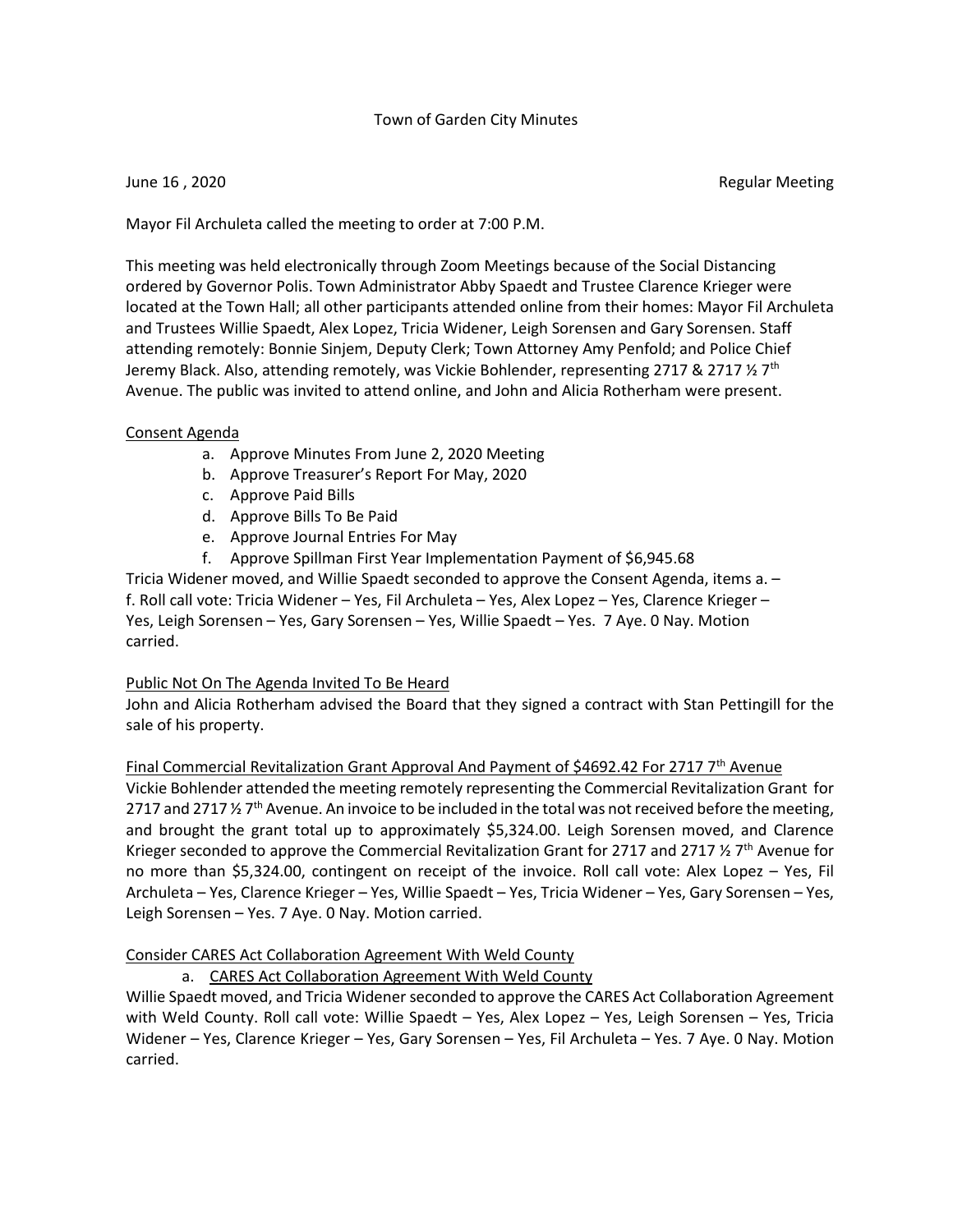# b. Business Relief Fund

Alex Lopez moved, and Leigh Sorensen seconded to approve the Business Relief Fund. Roll call vote: Fil Archuleta – Yes, Alex Lopez – Yes, Gary Sorensen – Yes, Tricia Widener – Yes, Leigh Sorensen – Yes, Willie Spaedt – Yes, Clarence Krieger – Yes. 7 Aye. 0 Nay. Motion carried.

#### Consider Supporting Communal Dining Area

Alex Lopez moved, and Clarence Krieger seconded to deny supporting a Communal Dining area. Roll call vote: Leigh Sorensen – Yes, Clarence Krieger – Yes, Alex Lopez – Yes, Willie Spaedt – Yes, Gary Sorensen – Yes, Fil Archuleta – Yes, Tricia Widener – Abstain due to technical issues. 6 Aye. 0 Nay. 1 Abstention. Motion carried.

#### Consider Quote From J&T Consulting In The Amount Of \$7,410.00 For 8th Avenue Design Services

Alex Lopez moved, and Clarence Krieger seconded to deny the quote From J&T Consulting in the amount of \$7,410.00 for 8<sup>th</sup> Avenue Design Services. Roll call vote: Willie Spaedt – Yes, Fil Archuleta – Yes, Alex Lopez – Yes, Gary Sorensen – Yes, Leigh Sorensen – Yes, Clarence Krieger – Yes, Tricia Widener – Yes. 7 Aye. 0 Nay. Motion carried.

#### Consider Raise For The Board Of Trustees

Leigh Sorensen moved, and Tricia Widener seconded to table this issue indefinitely. Roll call vote: Gary Sorensen – Yes, Willie Spaedt – Yes, Alex Lopez – Yes, Clarence Krieger – Yes, Tricia Widener – Yes, Fil Archuleta – Yes, Leigh Sorensen – Yes. 7 Aye. 0 Nay. Motion carried.

#### Reschedule Workshop For Goals

Gary Sorensen moved, and Leigh Sorensen seconded to reschedule the Workshop for Goals to July 14<sup>th</sup>, 2020 at 5:00 P.M. Roll call vote: Clarence Krieger – Yes, Willie Spaedt – Yes, Leigh Sorensen – Yes, Tricia Widener – Yes, Gary Sorensen – Yes, Alex Lopez – Yes, Fil Archuleta – Yes. 7 Aye. 0 Nay. Motion carried.

### Staff Reports

### a. Town Administrator's Report

Town Administrator Abby Spaedt discussed the new Safer at Home Guidelines ordered by Governor Polis that go into effect June 18, 2020. Bars will be able to open at 25% or 50 people, with larger venues able to open with 100-150 people. Abby also explained the Social Distancing procedures for court, which includes restaurant-style pagers to call defendants individually when the Judge is ready to hear their case.

### b. Police Chief's Report

Police Chief Jeremy Black reported that the ACLU has expressed concerns with jail populations because of COVID, and Weld County jail is requesting discretion with arrests. He advised because of the department's software changeover, police reports are currently unavailable, but should be available next month. Chief Black also discussed a House Bill that passed the House of Representatives and Senate regarding police reporting requirements, along with increasing officer liability.

### c. Attorney's Report

Town Attorney Amy Penfold elaborated further on the police reform bill, stating that Governor Polis indicated he intends to sign it. Amy explained the bill will expand criminal liabilities for officers and municipalities. She further explained that the bill would require all officers to wear body cameras by the year 2023.